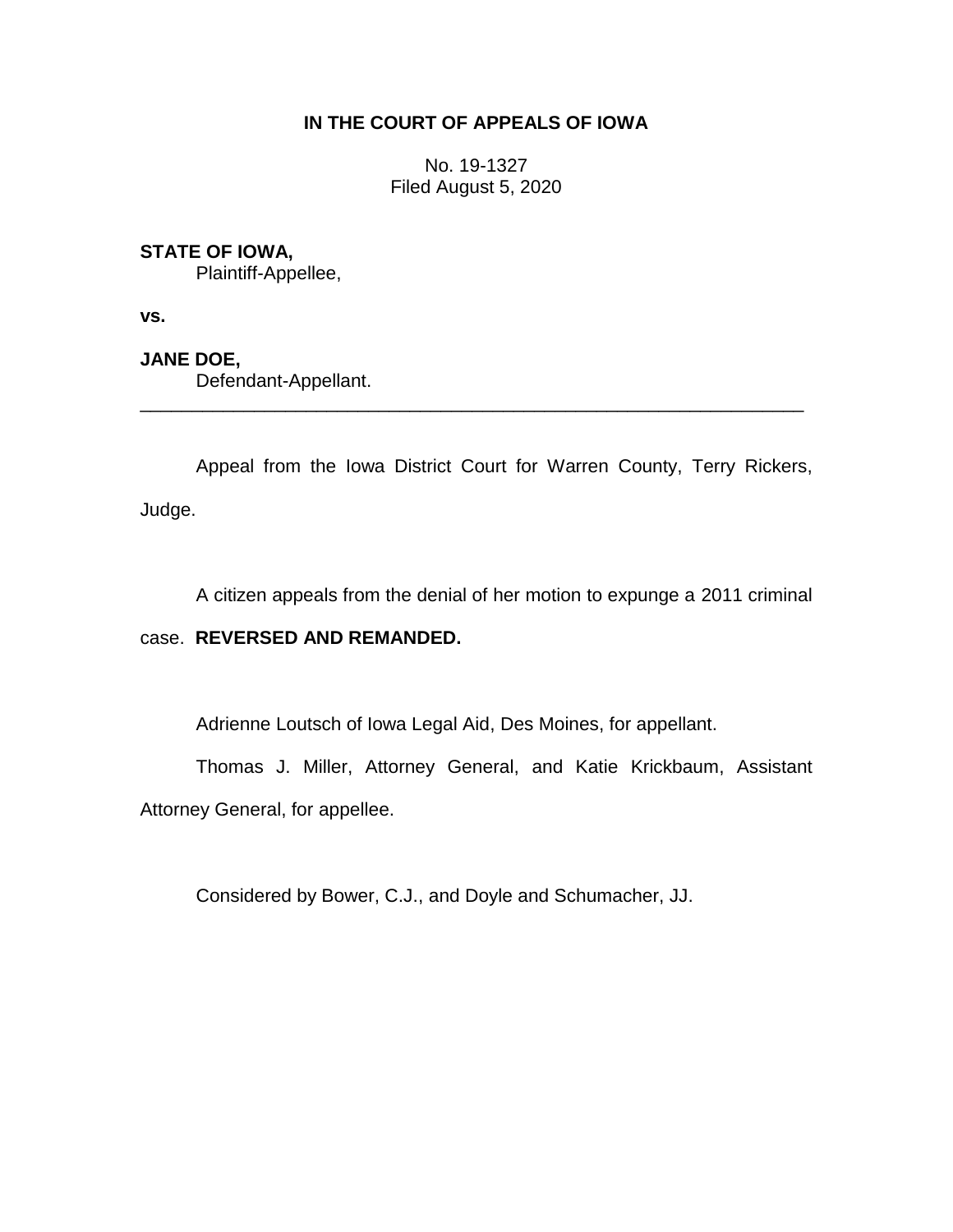#### **SCHUMACHER, Judge.**

This appeal arises from a district court order denying a motion to expunge a criminal case dating from 2011. The charges originally present in the case were consolidated into a different case number in which the appellant pleaded guilty to several but not all of the counts charged. On appeal, we consider whether the language of Iowa's expungement statute, codified at Iowa Code chapter 901C (2019), treats a transfer of charges from one case to another as a dismissal of the charges from the transferor case for purposes of a motion to expunge the transferor case. We conclude a complete "transfer" or "merger" of charges from one case number into another results in the charges in the transferor case being "otherwise dismissed" within the meaning of Iowa Code section 901C.2(1)(a)(1).

#### **Background Facts and Proceedings**

 $\overline{a}$ 

On September 28 and 29, 2010, two fraudulent checks were passed at a gas station in Indianola, Iowa. Officer Brian Sher of the Indianola Police Department met with the gas station company's investigator. Using video surveillance and a driver's license photo, Officer Sher identified the person passing the checks as the defendant here, Jane Doe.<sup>1</sup> Officer Sher requested and received a warrant for Doe's arrest. Doe was charged with two counts of forgery, which were given the case number that is the focus of this appeal. We refer to this case as case A. The defendant accumulated additional forgery charges around the same time, for a total of seven charges. In a second case number, which we refer to as case B, a single additional count of forgery was charged for an offense

 $1$  We use a pseudonym to refer to the defendant due to the nature of this case, and for similar reasons, we refrain from specifying the case numbers.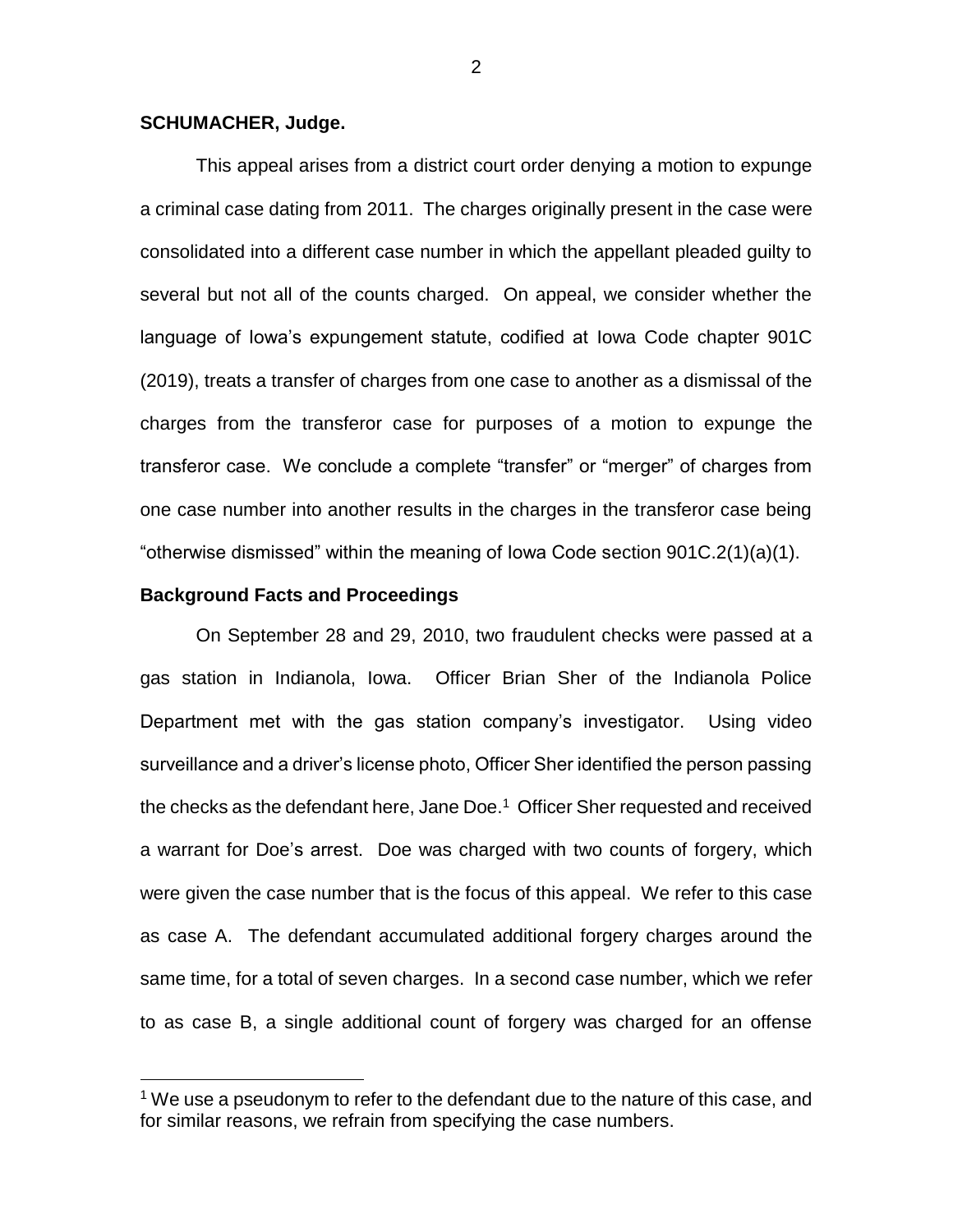allegedly committed on September 25, 2010. A third case number, which we refer to as case C or the "omnibus case," held an additional four counts of forgery. Case A, which holds two counts of forgery, was initiated on October 19, 2010. Case B was initiated on October 20, 2010. Case C was initiated on October 25, 2010.

On July 20, 2011, the State filed a motion in case C with the caption "Application to Merge." The motioned requested that the court "merge" cases A and B into case C. In support of the motion, the State asserted that cases A and B "originated from a common scheme" and that "[j]udicial economy warrants the merger" of the first two cases into the third. The motion tracked the language of Iowa Rule of Criminal Procedure 2.6(1), which provides that,

Two or more indictable public offenses which arise from the same transaction or occurrence or from two or more transactions or occurrences constituting parts of a common scheme or plan, when alleged and prosecuted contemporaneously, shall be alleged and prosecuted as separate counts in a single complaint, information or indictment, unless, for good cause shown, the trial court in its discretion determines otherwise.

The court granted the motion the next day, saying that cases A and B "are merged into" case C. Case C then became the omnibus case in which a global disposition was reached. The court's order for merger was filed in case A.

On September 6, 2011, the State filed a trial information in case C charging

only six, not seven, counts of forgery. The 2010 dates of these offenses were:

Count I, September 25; Count II, September 25; Count III, September 28; Count

IV, September 28; Count V, September 29; and Count VI, September 29.

On October 10, 2011, Doe pleaded guilty to counts I, II, and III in case C.

Counts IV, V, and VI were dismissed.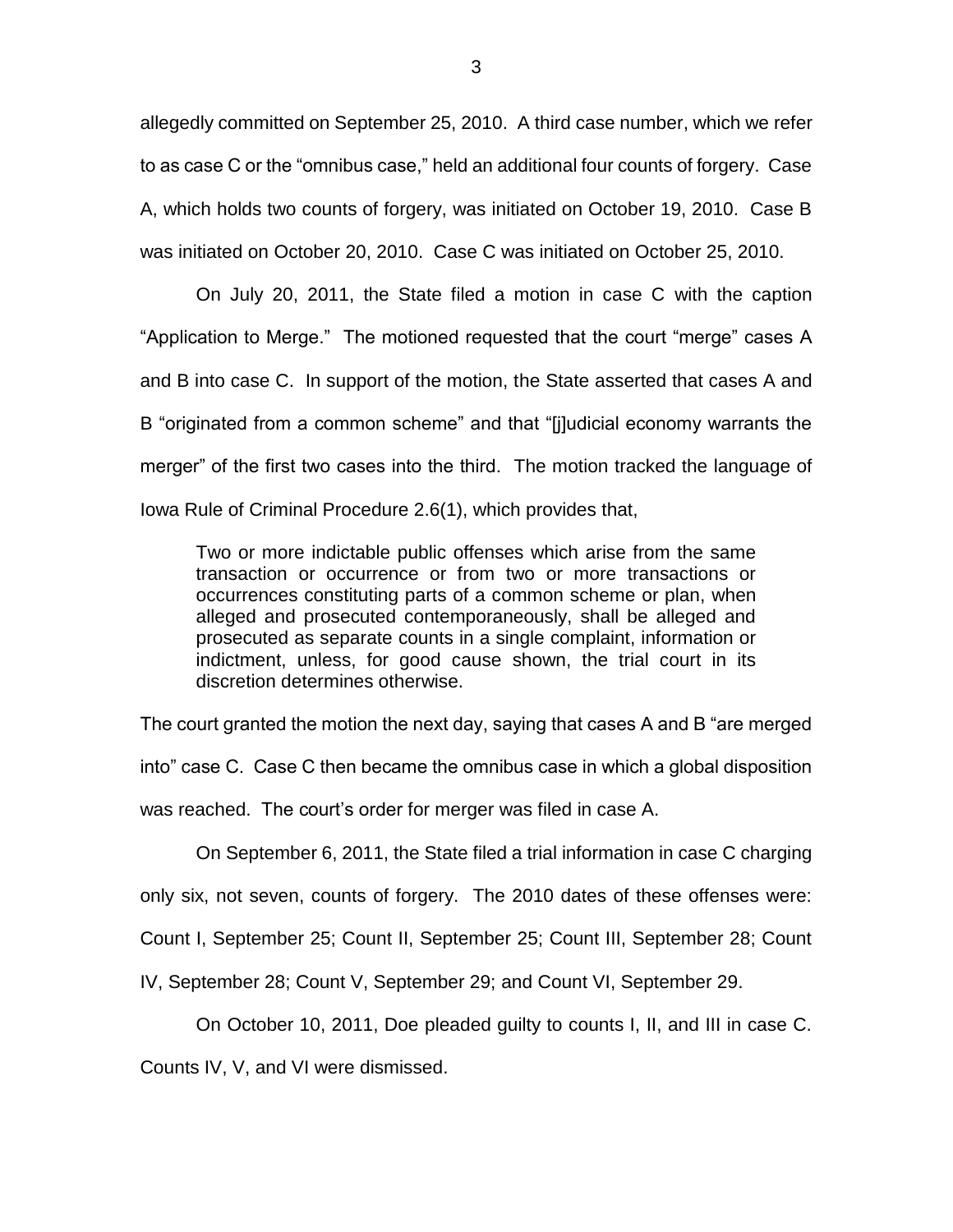In 2015, the Iowa Legislature enacted new legislation, codified at Iowa Code chapter 901C, that allows a defendant to apply for expungement of charges in certain circumstances. 2015 Iowa Acts ch. 83, § 1; *see also* 2016 Acts ch. 1073, §§ 183–84, 188 (making clarifying amendments). Seeking to take advantage of chapter 901C, Doe filed a motion, dated June 8, 2019, to expunge case A. Doe's motion was based on a form created by Iowa Legal Aid. One of the statements in the form motion was "My charges were dismissed, or I was acquitted, on

7/21/2011." Doe supplied the date in her own hand.

On July 10, 2019, the district court issued an order denying Doe's motion seeking expungement of case A. The court said,

This case was never dismissed. Instead, it was merged into [case C].

Code section  $901C.2(1)(a)(1)$  states that expungement is permissible only if "[t]he criminal case contains one or more criminal charges in which an acquittal was entered for all criminal charges, or in which all criminal charges were otherwise dismissed."

Neither an acquittal nor a dismissal was ever entered in this case. Although a charge or charges from this case may have been ultimately dismissed in [case C], expungement of those charges is not permitted because not all charges in that case were ultimately dismissed. Consequently, the motion is hereby denied.

(First alteration in original). Doe timely appealed from the denial of her motion to

expunge case A.

### **Standard of Review**

"We review issues of statutory interpretation for correction of errors at law."

*State v. Doe*, 903 N.W.2d 347, 350 (Iowa 2017) (*Doe I*) (quoting *Rhoades v. State*,

848 N.W.2d 22, 26 (Iowa 2014)).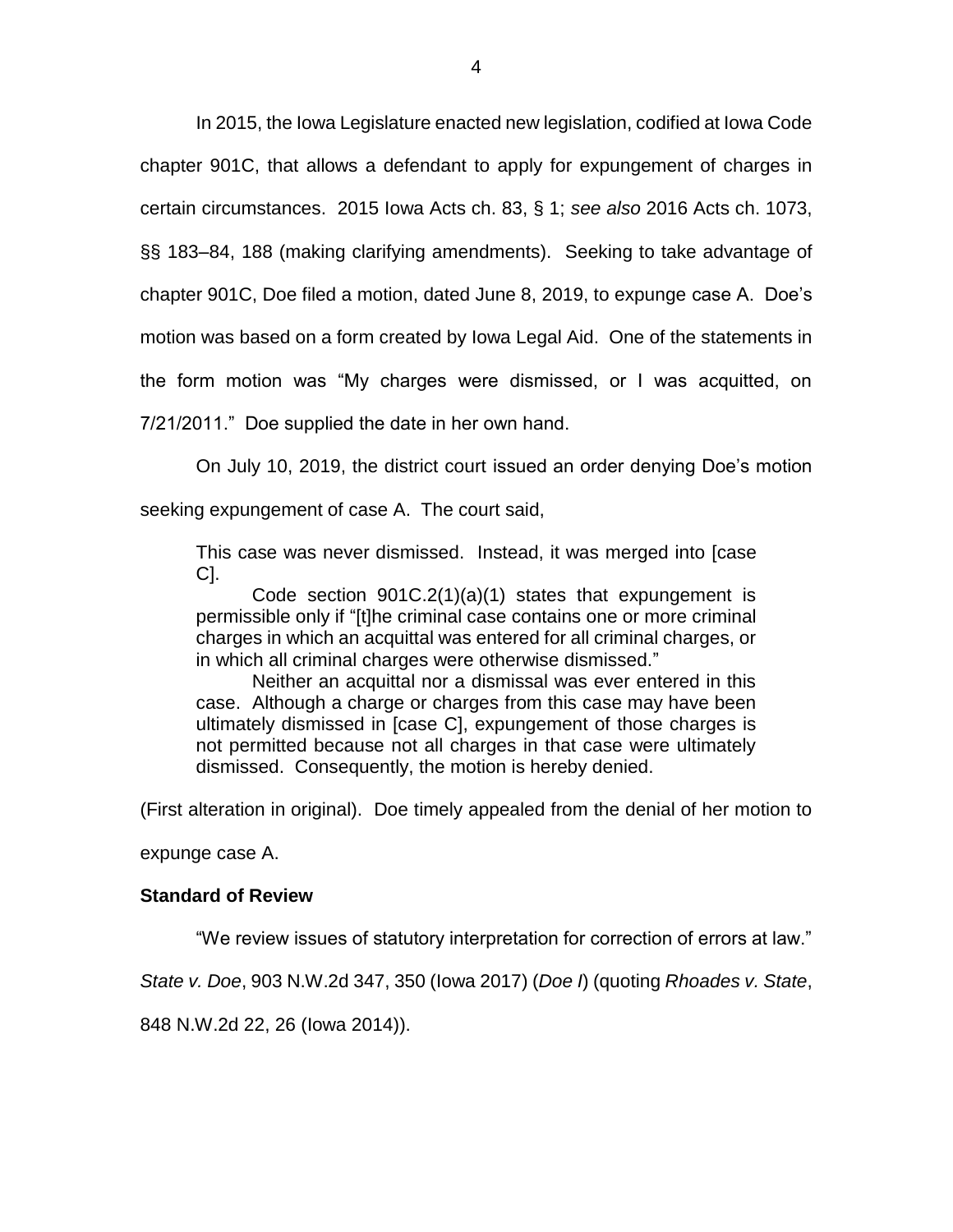### **Discussion**

The narrow issue presented on appeal is whether a district court's order "merging" charges from one case into another case results in the charges in the transferor case being "otherwise dismissed" within the meaning of Iowa Code section  $901C.2(1)(a)(1)$ . The relevant provisions of section  $901C.2(1)(a)(1)$ provide:

Except as provided in paragraph "b", upon application of a defendant or prosecutor in a criminal case, or upon the court's own motion in a criminal case, the court shall enter an order expunging the record of such criminal case if the court finds that the defendant has established that all of the following have occurred, as applicable:

(1) The criminal case contains one or more criminal charges in which an acquittal was entered for all criminal charges, or in which all criminal charges were otherwise dismissed.

Since the enactment of Iowa Code section 901C.2(1), the Iowa Supreme Court has been called upon to interpret such on three separate occasions. *State v. Doe*, 943 N.W.2d 608 (Iowa 2020) (*Doe III*); *State v. Doe*, 927 N.W.2d 656 (Iowa 2019) (*Doe II*); *Doe I*, 903 N.W.2d 347. Doe argues that, in light of the Iowa Supreme Court's 2017 decision, which held that expungement inquiries must be conducted on a case-number-by-case-number basis, the State's abandonment of the charges in case A results in those charges being "otherwise dismissed" within the meaning of section 901C.2(1)(a)(1). *See Doe I*, 903 N.W.2d at 354–55. The State not only disagrees that the court's treatment of the charges in the instant case should be considered dismissal, it asserts that Doe never even received charges in this case, since only a criminal complaint was filed prior to the "merger," not a trial information.

5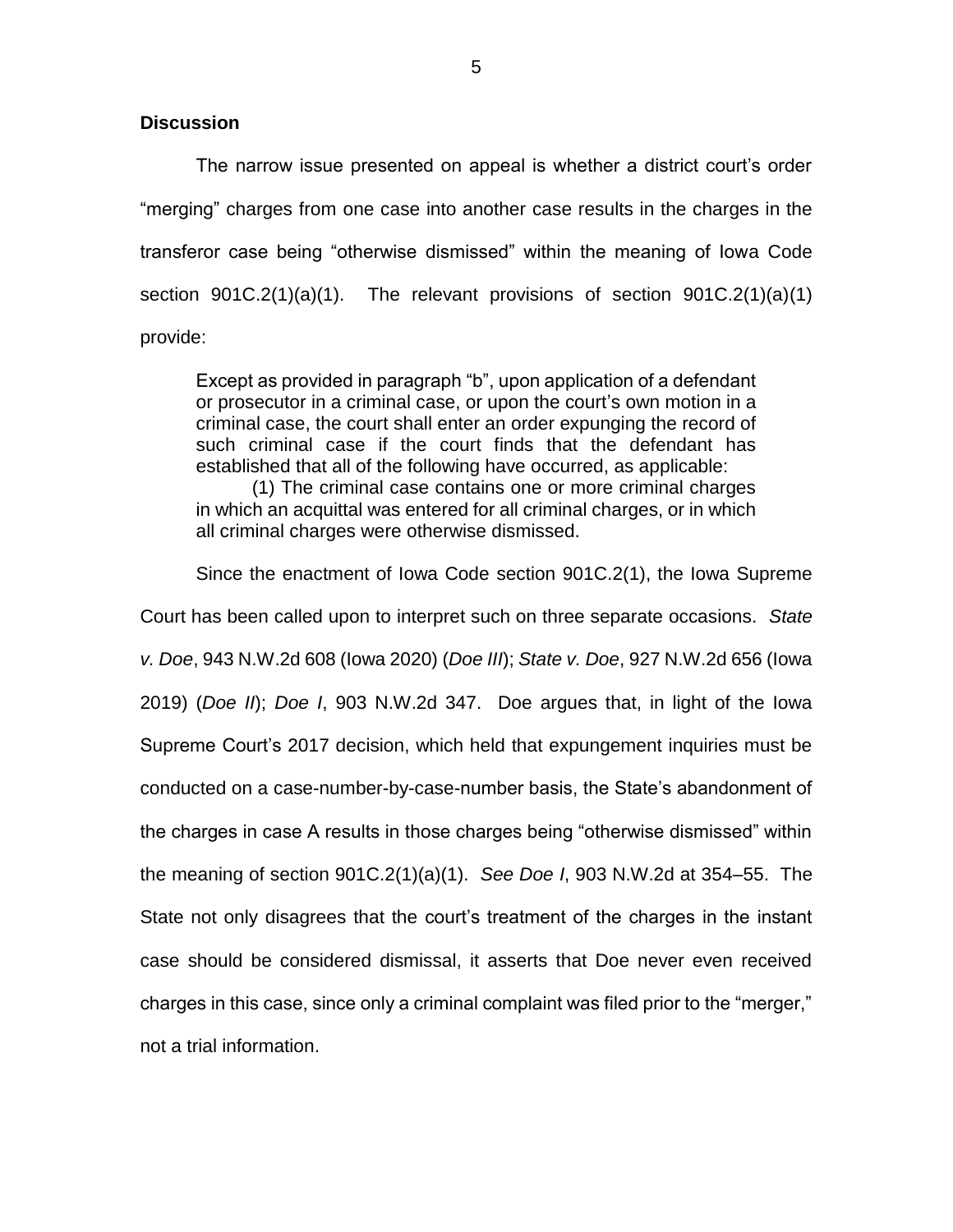We reject the State's argument that because no trial information was filed prior to the transfer of the charges to case C Doe was never "charged" in the instant case. Section 901C.2 forms part of Title XVI of the Iowa Code, definitions for which are codified at section 801.4. Section 801.4(3) defines the word "charge" for purposes of Title XVI: "'Charge' means a written statement presented to a court accusing a person of the commission of a public offense, including but not limited to a *complaint*, information, or indictment." (Emphasis added). We conclude that based on this definition a criminal complaint suffices to bring "charges" against a defendant for purposes of section 901C.2. The complaints filed by Indianola Police Officer Sher alleging Doe committed forgery in violation of Iowa Code section 715A.2 (2009) suffice to have brought "charges" against Doe within the meaning of that word as used in section 901C.2 (2019).

We next turn to consider the practical effect of the district court's July 21, 2011 order "merging" three cases under the number of the omnibus case. Following the order, the State never moved to dismiss or further prosecuted the instant case. The case was essentially closed by the court's order "merging" the cases. Doe motioned for expungement, filing her motion just weeks shy of nine years after the court's "merging" order. Cases A, B, and C remain searchable under Doe's true name on the Iowa's public court records database, available at the web address *iowacourts.state.ia.us*. The "Disposition Status" of cases A and B are listed as "TRANSFERRED." In case A, the two charges for forgery, a class "D" felony, have the "adjudication" designation of "not filed."

Thus, although the State's "Application to Merge" motion and the court's order granting that motion both used the term "merger," the use of the term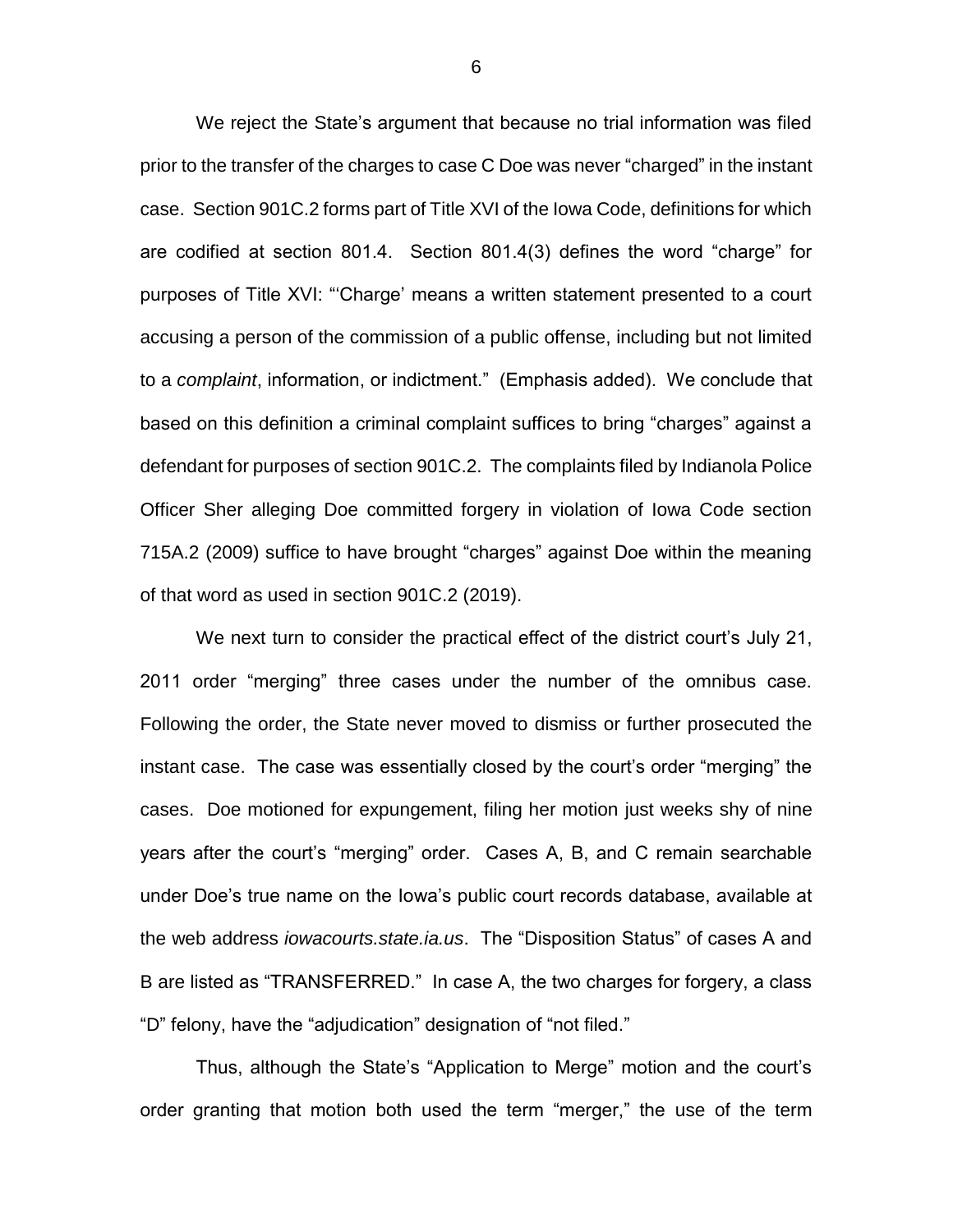"merger" does not precisely reflect the reality of the court order's effect. The consequence of the order was an amendment of case C's trial information adding several counts of forgery and the application of the designation "transferred" to cases A and B. The charges in cases A and B are still visible under their original case numbers with an "adjudication" status of "not filed," and the case numbers are still searchable.

We now consider the question of statutory interpretation presented on appeal, one of first impression. Does the transfer of charges from one case to another—an action which may alternatively be called an amendment, modification, or merger—result in those charges being "otherwise dismissed" from the transferor case for purposes of section 901C.2? We hold that such a transfer results in the charges in the transferor case being "otherwise dismissed" for purposes of section 901C.2.

At the outset, we recognize that section 901C.2 "has the patina of prior judicial interpretation." *Doe III*, 943 N.W.2d at 612. In *Doe I*, 903 N.W.2d at 351, the Iowa Supreme Court considered the very subparagraph disputed in this appeal, section 901C.2(1)(a)(1). Calling the provision, "not a model of precise drafting," the court summed it up thusly: "[section 901C.2(1)(a)(1)] says that the record of a case shall be expunged only if 'an acquittal was entered for all criminal charges, or . . . all criminal charges were otherwise dismissed.'" *Doe I*, 903 N.W.2d at 351 (ellipsis in original) (quoting Iowa Code § 901C.2(1)(a)(1)).

The first question in interpreting a statute is whether the provision contains an ambiguity. *Id.* "A statute is ambiguous 'if reasonable minds can disagree on the meaning of particular words or the statute as a whole.'" *State v. Nall*, 894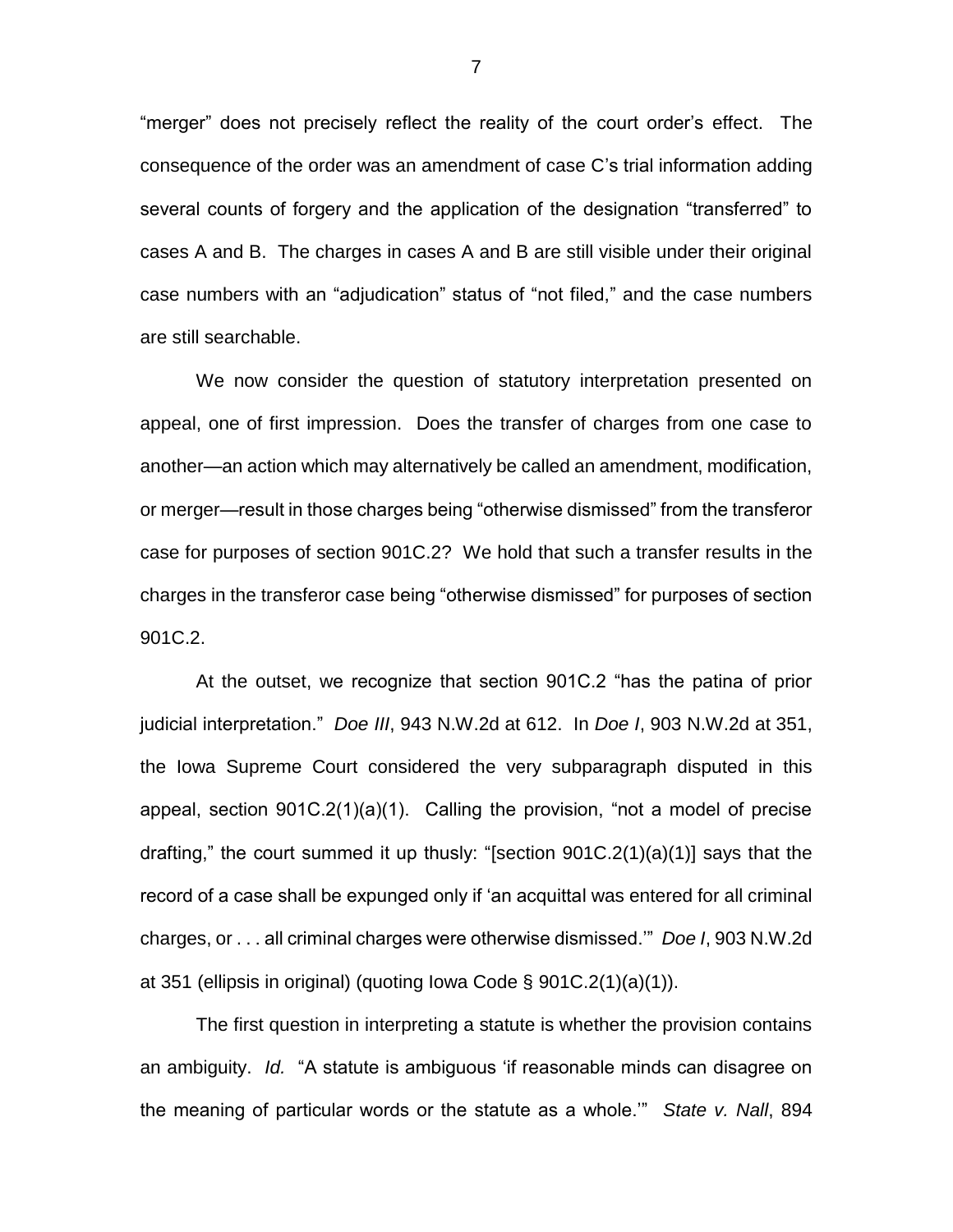N.W.2d 514, 518 (Iowa 2017) (quoting *State v. McIver*, 858 N.W.2d 699, 703 (Iowa 2015)). "Ambiguity may arise not only from words themselves but 'from the general scope and meaning of a statute when all its provisions are examined.'" *Young v. Iowa City Cmty. Sch. Dist.*, 934 N.W.2d 595, 604 (Iowa 2019) (quoting *Carolan v. Hill*, 553 N.W.2d 882, 887 (Iowa 1996)). "If a statute is ambiguous we may look to the legislative history, the object to be accomplished, the evils to be remedied, and the purpose for which the statute was enacted." *In re G.J.A.*, 547 N.W.2d 3, 6 (Iowa 1996); *see* Iowa Code § 4.6. We conclude the phrase "all criminal charges were otherwise dismissed" may reasonably be construed to mean that the latter part of section 901C.2(1)(a)(1) is met either by only strict dismissal or by the situation presented here, where a case's criminal charges are transferred to a different case and the transferor case is abandoned.

In determining the ordinary and fair meaning of the statutory language at issue, we take into consideration the language's relationship to other provisions of the same statute and other provisions of related statutes. *See* Iowa Code § 4.1(38) ("Words and phrases shall be construed according to the context and the approved usage of the language . . . ."); *Doe* [*I*], 903 N.W.2d at 351 (stating we consider the "relevant language, read in the context of the entire statute"). If the "text of a statute is plain and its meaning clear, we will not search for a meaning beyond the express terms of the statute or resort to rules of construction." *In re Estate of Voss*, 553 N.W.2d 878, 880 (Iowa 1996); *see State v. Richardson*, 890 N.W.2d 609, 616 (Iowa 2017) ("If the language is unambiguous, our inquiry stops there."). If the language of the statute is ambiguous or vague, we "may resort to other tools of statutory interpretation." *Doe* [*I*], 903 N.W.2d at 351.

*Doe III*, 943 N.W.2d at 610.

"We seek to advance, rather than defeat, the purpose of the statute." *Rhoades v. State*, 880 N.W.2d 431, 447 (Iowa 2016). The Iowa Supreme Court

has discussed the purpose of chapter 901C at length: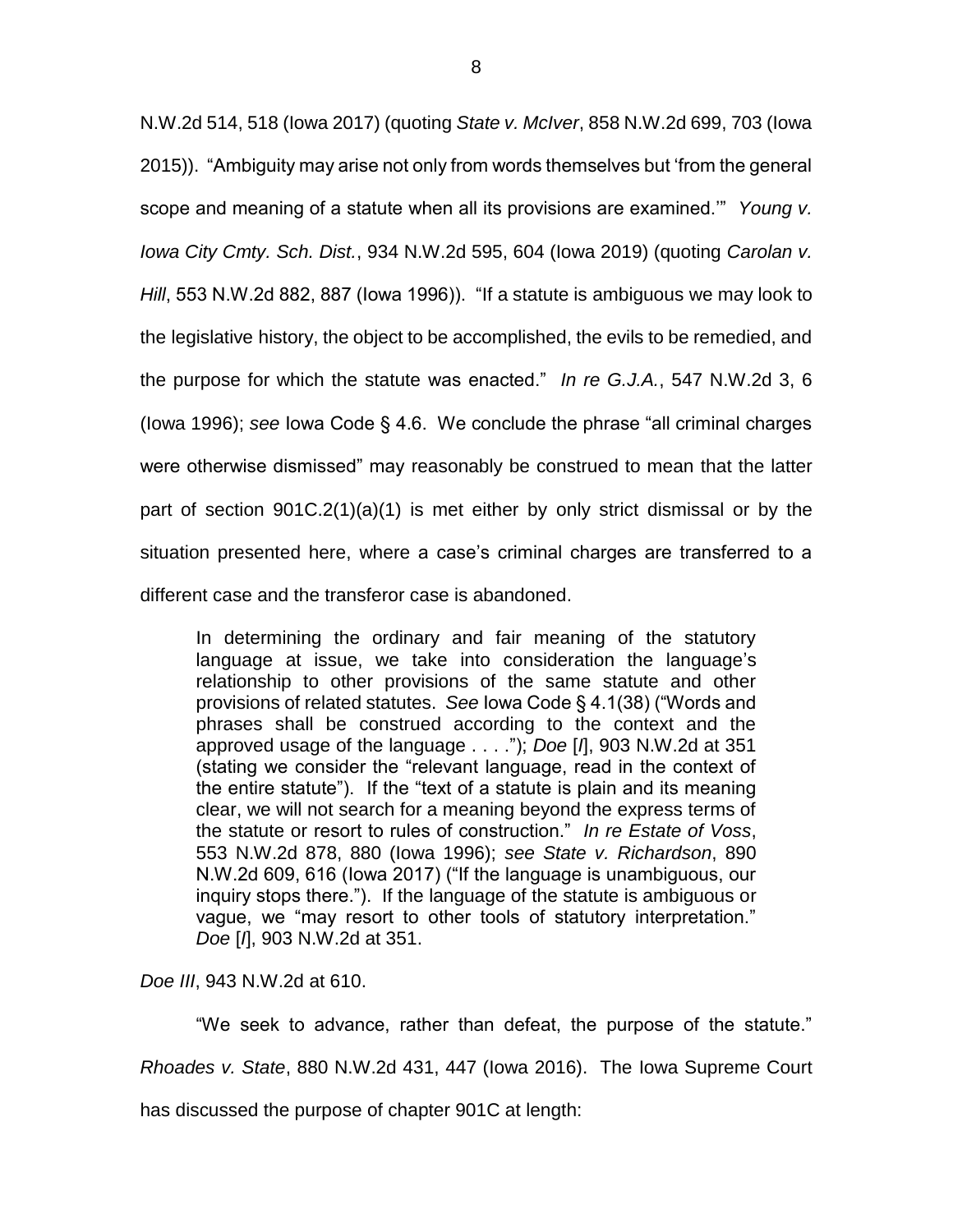[A] driving concern behind chapter 901C was that a member of the general public—such as an employer doing an informal background check—could access our computerized docket and potentially draw inappropriate inferences from the mere presence of a criminal file relating to an individual, even though the criminal charges were dismissed or the individual was acquitted. This same member of the general public, though, would not likely be familiar with the ins and outs of the Iowa Rules of Criminal Procedure. Thus, if two separate case files show up in a records search, such as AGIN\*\*\*\*\*\* and SMSM\*\*\*\*\*\*, this hypothetical member of the public might well conclude that the dismissed domestic abuse assault charge in SMSM\*\*\*\*\*\* related to a *different* incident, not the same incident as to which the defendant entered a guilty plea in AGIN\*\*\*\*\*\*.

In other words, instead of being necessary to give the public the full picture of an alleged criminal incident that resulted in a conviction, disclosure of a separate numbered legal proceeding involving a simple misdemeanor could instead give the public the misimpression that the defendant was involved in *another* alleged criminal incident—a misimpression we presume the legislature wanted to avoid. If the public is likely to assume the existence of an additional alleged criminal incident whenever the public records show an additional criminal proceeding, then Doe's interpretation of the statute does a better job of avoiding undue stigma.

*Doe I*, 903 N.W.2d at 354. In this statement, the court discerned the legislature's

concern that members of the general public may have "misimpression[s]" or "draw

inappropriate inferences" from "separate numbered legal proceeding[s]," where

one or more of those separately numbered proceedings saw the criminal charges

dismissed or the individual acquitted. *See id.* 

Additionally, the *Doe I* court noted that the expungement legislation now

codified at chapter 901C originally contained language pertaining to related cases

that might be relevant here and which required that:

"(1) the defendant has not been charged with a crime in a related case"; and "(2) if the defendant was charged with a crime in one or more related cases, no charges are pending in a related case, the defendant has not been convicted of a crime in a related case, and the dismissal of the case was not part of a plea bargain." S.F. 385, 86th G.A., 1st Sess. (Iowa 2015) (introduced).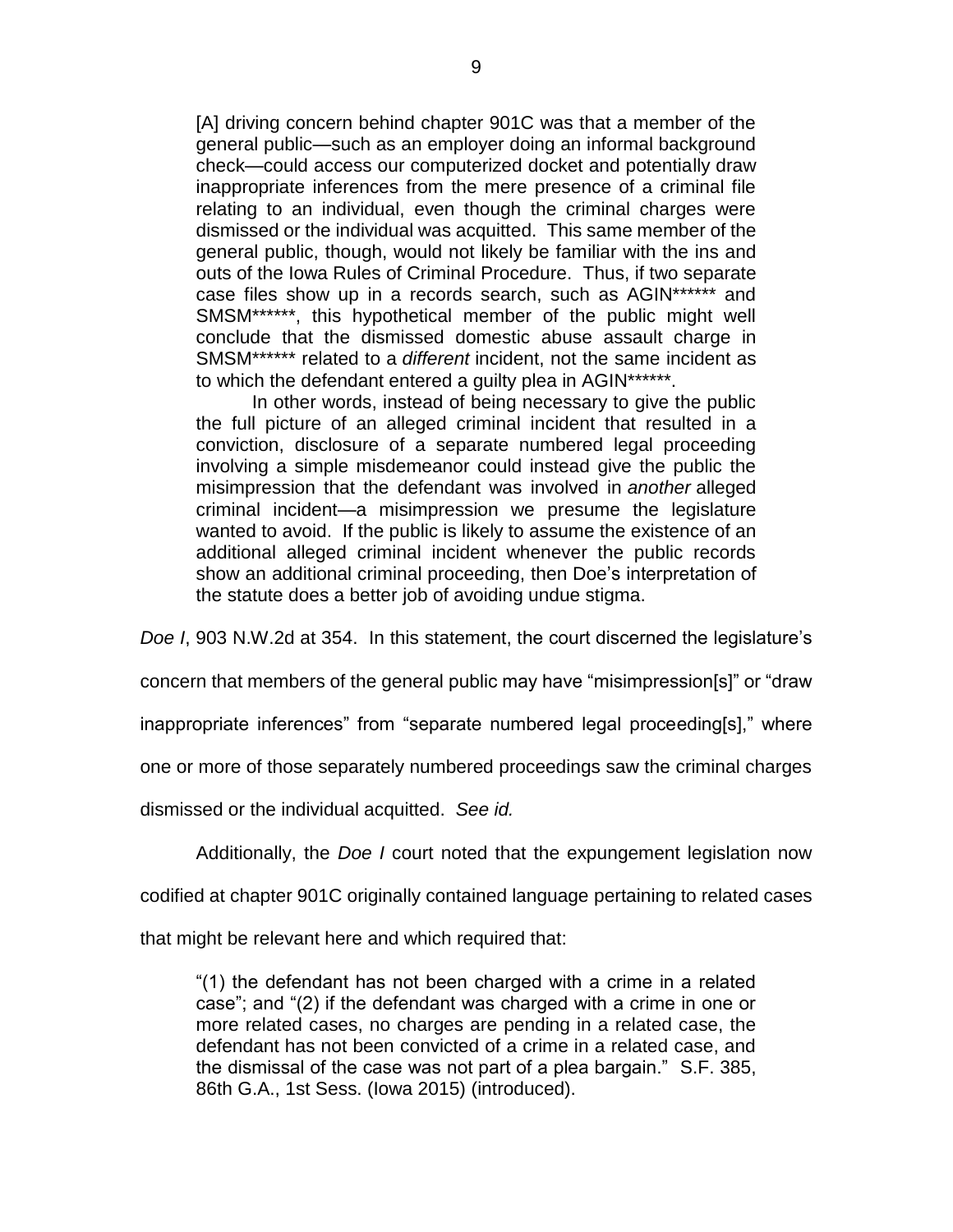*Id.* at 352. However, the court found informative that this language was ultimately removed by legislative amendment. *Id.* at 352–53 (citing House Amendment 1176 to S.F. 385, 86th G.A., 1st Sess. (Iowa 2015)).

The question before the *Doe I* court was whether the term "case" in section 901C.2(1)(a)(1) referred to either a numbered legal proceeding or to "all the charges arising out of a single transaction or set of circumstances." *Id.* at 351. The court determined the former interpretation was correct. *Id.* at 354–55. In so holding, the court cautioned that any interpretation "must apply across the board" and noted that the "one case per case number" interpretation it adopted "does a better job of avoiding undue stigma." *Id.* at 353–54. The court contrasted its decision with states that adopt a "factual-relatedness" test and found it was not unfair to deprive the public of information regarding a dismissed case factually related to the charge on which the defendant was ultimately convicted. *Id.* at 354.

Following the decision of *Doe I*, our interpretation of the portion of the statute here at issue is guided by the supreme court's explanation that expungement inquiries are conducted on a case-number-by-case-number basis. We review a district court's order denying expungement by considering only the case number in which the motion was filed. However, the *Doe I* decision did not evaluate the phrase "otherwise dismissed," nor has the legislature defined it. Therefore, with respect to a determination of the phrase's meaning, we "refer to prior decisions of this court and others, similar statutes, dictionary definitions, and common usage" to aid in our inquiry. *See Jack v. P & A Farms, Ltd.*, 822 N.W.2d 511, 516 (Iowa 2012) (quoting *Iowa Dep't of Transp. v. Soward*, 650 N.W.2d 569, 571 (Iowa 2002)).

10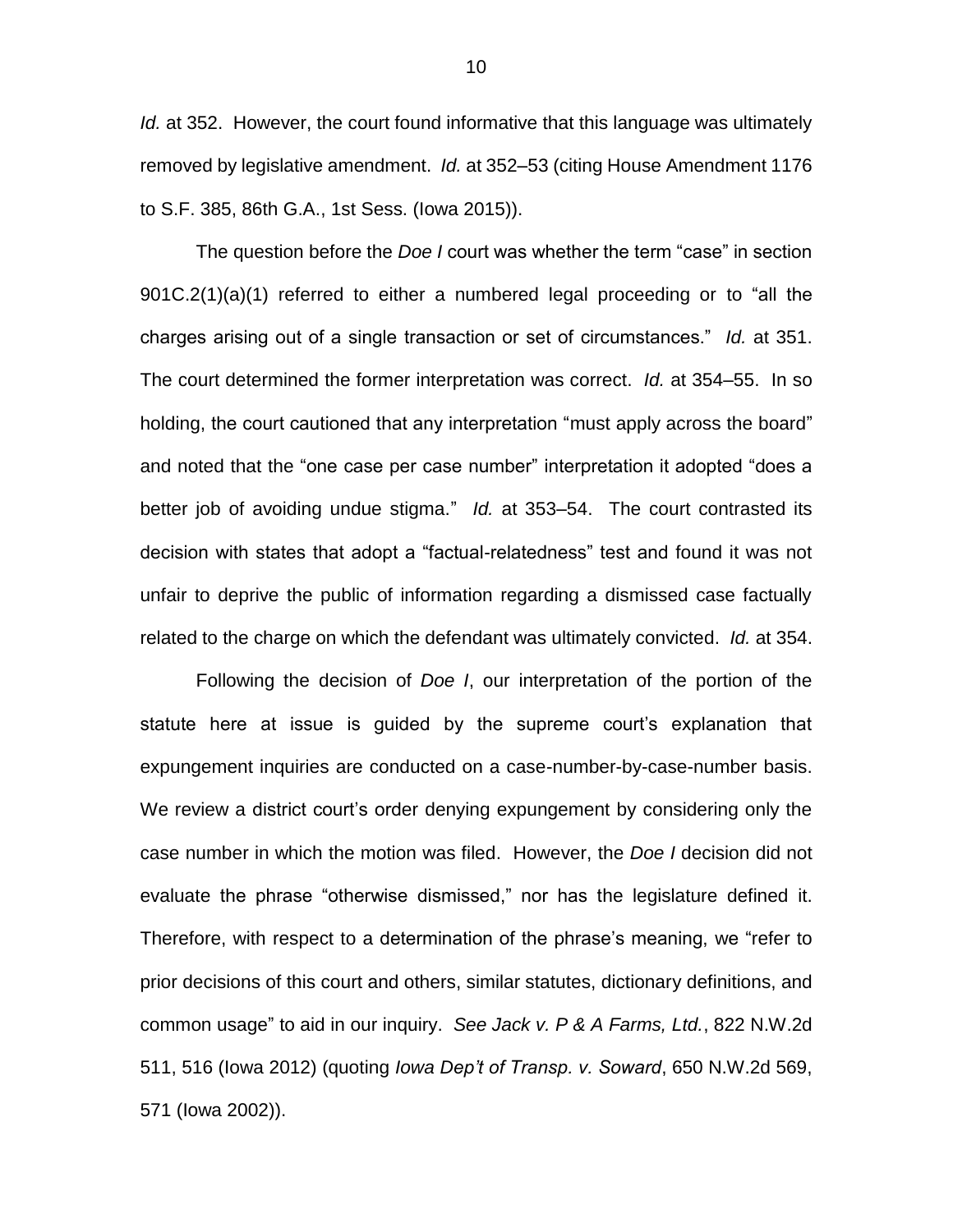In surveying other states' expungement statutes, we have found only the language of Virginia's statute to be similar to Iowa's. *See* Va. Code § 19.2- 392.2(a)(1), (2) (2020). Under the Virginia Code, a person may file a petition requesting expungement if he or she was acquitted, a *nolle prosequi* was taken, "or the charge is otherwise dismissed." *Id.* 

The Supreme Court of Virginia considered the phrase "otherwise dismissed" in *Dressner v. Commonwealth*, 736 S.E.2d 735, 736–38 (Va. 2013); *see also A.R.A. v. Commonwealth*, 809 S.E.2d 660, 662–63 (Va. 2018). In *Dressner*, the court took up the question of whether an amendment of a charge to a "separate and unrelated charge" amounted to the former charge being "otherwise dismissed" for the purposes of Virginia's expungement statute. 736 S.E.2d at 736– 37. The court answered the question in the affirmative, holding "that when a criminal charge is amended to a separate and unrelated charge, and the elements of the amended charge are not subsumed within the original charge, the petitioner occupies 'the status of innocent' with respect to the original charge." *A.R.A.*, 809 S.E.2d at 662 (explaining the holding of *Dressner*). The court's interpretation of "otherwise dismissed" was broad enough to encompass a situation in which a charge was functionally, although not explicitly, dismissed.

Interpreting the phrase "otherwise dismissed" to include functional dismissals is in accord with the broad definition of the word "otherwise." *Otherwise*, Black's Law Dictionary (11th ed. 2019) ("The term *otherwise* tends to be quite broad in scope."). Included among the word's definitions are: "1. In a different way; in another manner"; "2. By other causes or means"; and "3. In other conditions or circumstances." *Id.* The term should be interpreted according to its ordinary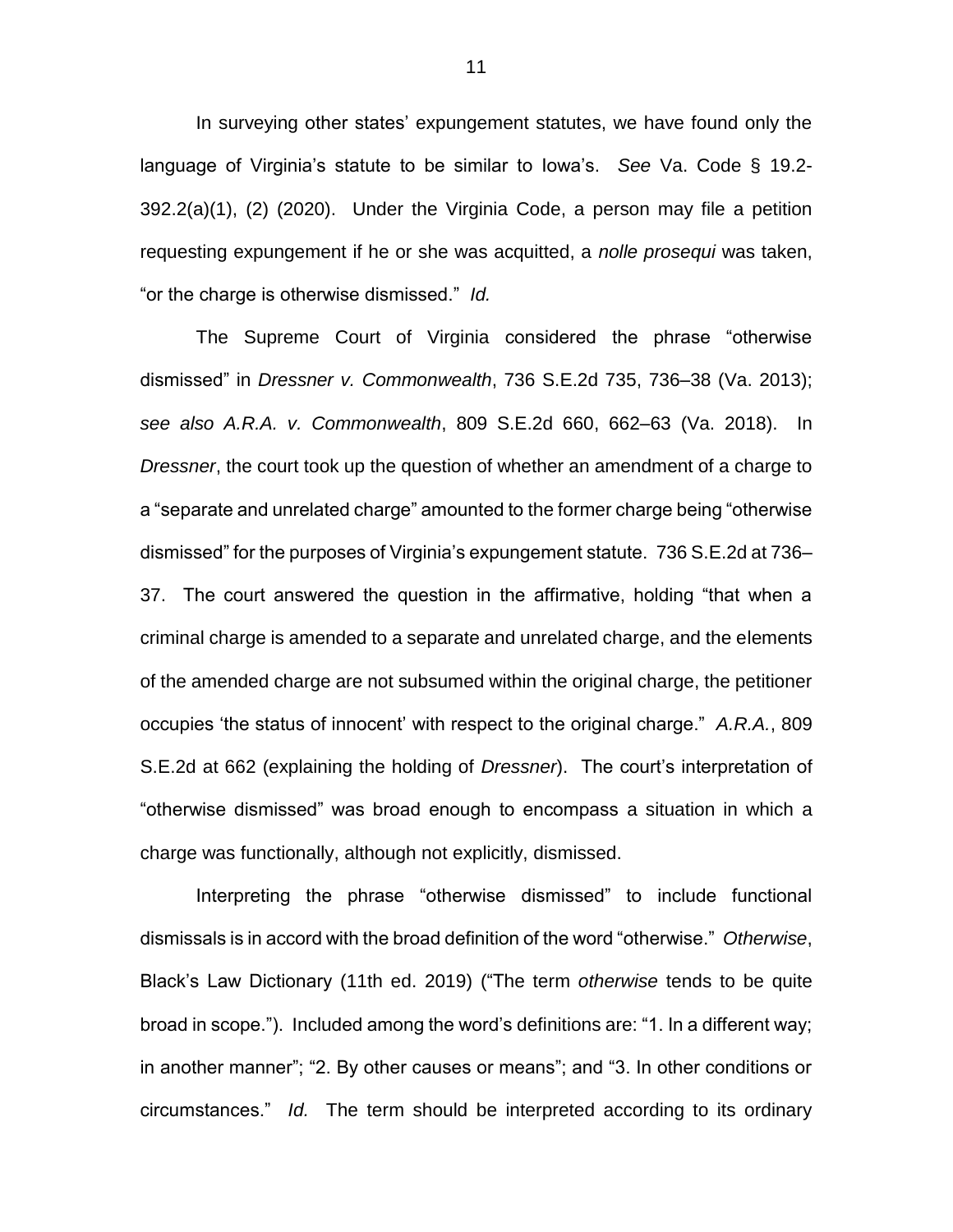meaning. *See State v. Davis*, 922 N.W.2d 326, 330 (Iowa 2019) ("We give words their ordinary meaning absent legislative definition."). We think the modification of "dismissed" by "otherwise" allows for cases such as the instant appeal in which a case number becomes functionally dismissed.

Our conclusion is buttressed by an examination of other states' expungement statutes. Several states use more specific language than that found in section 901C.2(1)(a)(1). *See* Tex. Code Crim. Proc. Ann. art. 55.01(a)(2)(A)(ii) (West 2019) ("dismissed or quashed"); *see also* Ala. Code § 15-27-1(a)(1), (4) (2019) (allowing expungement where "the charge is dismissed with prejudice" or "dismissed without prejudice . . . has not been refiled, and the person has not been convicted of any other . . . crime" within a given time period).

Similarly, a few states give thorough lists of the instances in which expungement may be granted. *See* Fla. Stat. § 943.0585(1)(b) (2019) ("An indictment, information, or other charging document was filed or issued in the case giving rise to the criminal history record, was dismissed or *nolle prosequi* by the state attorney or statewide prosecutor, or was dismissed by a court of competent jurisdiction or a judgment of acquittal was rendered by a judge, or a verdict of not guilty was rendered by a judge or jury."); Mo. Rev. Stat. § 610.105 ("1. If the person arrested is charged but the case is subsequently nolle prossed, dismissed, or the accused is found not guilty or imposition of sentence is suspended in the court in which the action is prosecuted, official records pertaining to the case shall thereafter be closed records when such case is finally terminated except as provided in subsection 2 of this section and section 610.120 and except that the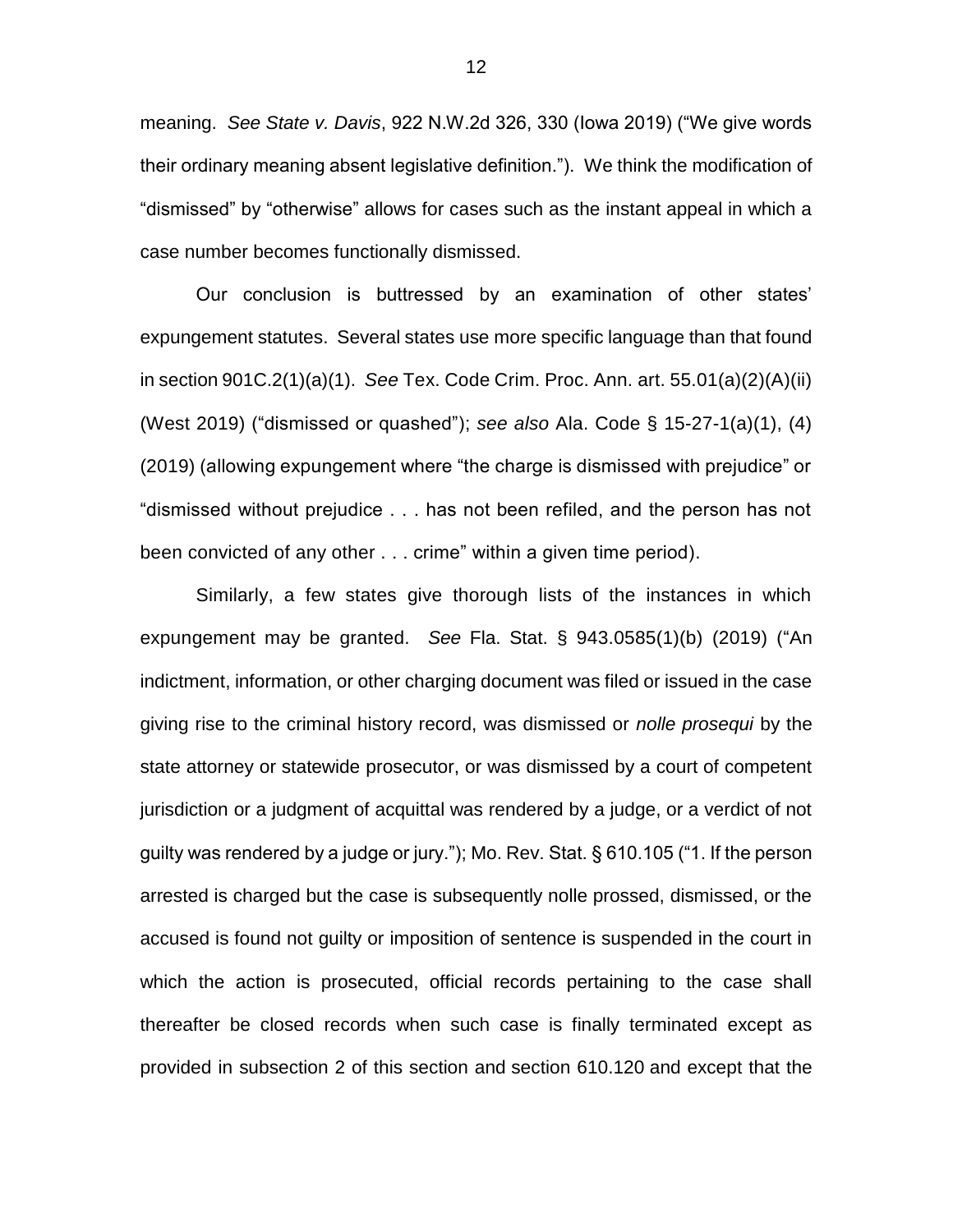court's judgment or order or the final action taken by the prosecutor in such matters may be accessed.").

Three states specify that a defendant may expunge a case where no disposition has been reached. Miss. Code Ann. § 99-15-57(2) (West 2019) ("Upon petition therefor, the court shall expunge the record of any case in which an arrest was made, the person arrested was released and the case was dismissed or the charges were dropped, *there was no disposition of such case*, or the person was found not guilty at trial." (emphasis added)); N.H. Rev. Stat. Ann. § 651:5(II-a)(a) (2018) ("For an offense disposed of on or after January 1, 2019, any person whose arrest has resulted in a finding of not guilty on all charges that resulted from the arrest, or whose case was dismissed or *not prosecuted*, shall have the arrest record and court record annulled[.]" (emphasis added)); 18 Pa. Stat. and Cons. Stat. Ann. § 9122(a) (West 2019) ("Criminal history record information shall be expunged in a specific criminal proceeding when: (1) no disposition has been received or, upon request for criminal history record information, no disposition has been recorded in the repository within 18 months after the date of arrest and the court of proper jurisdiction certifies to the director of the repository that no disposition is available and no action is pending. Expungement shall not occur until the certification from the court is received and the director of the repository authorizes such expungement[.]). The statutes of these three states lend support to the notion that by using broad language in section 901C.2 the Iowa Legislature could have contemplated that cases such as the one here on appeal would satisfy the section's broad language. In case A, the "disposition" of the case is listed as "transferred."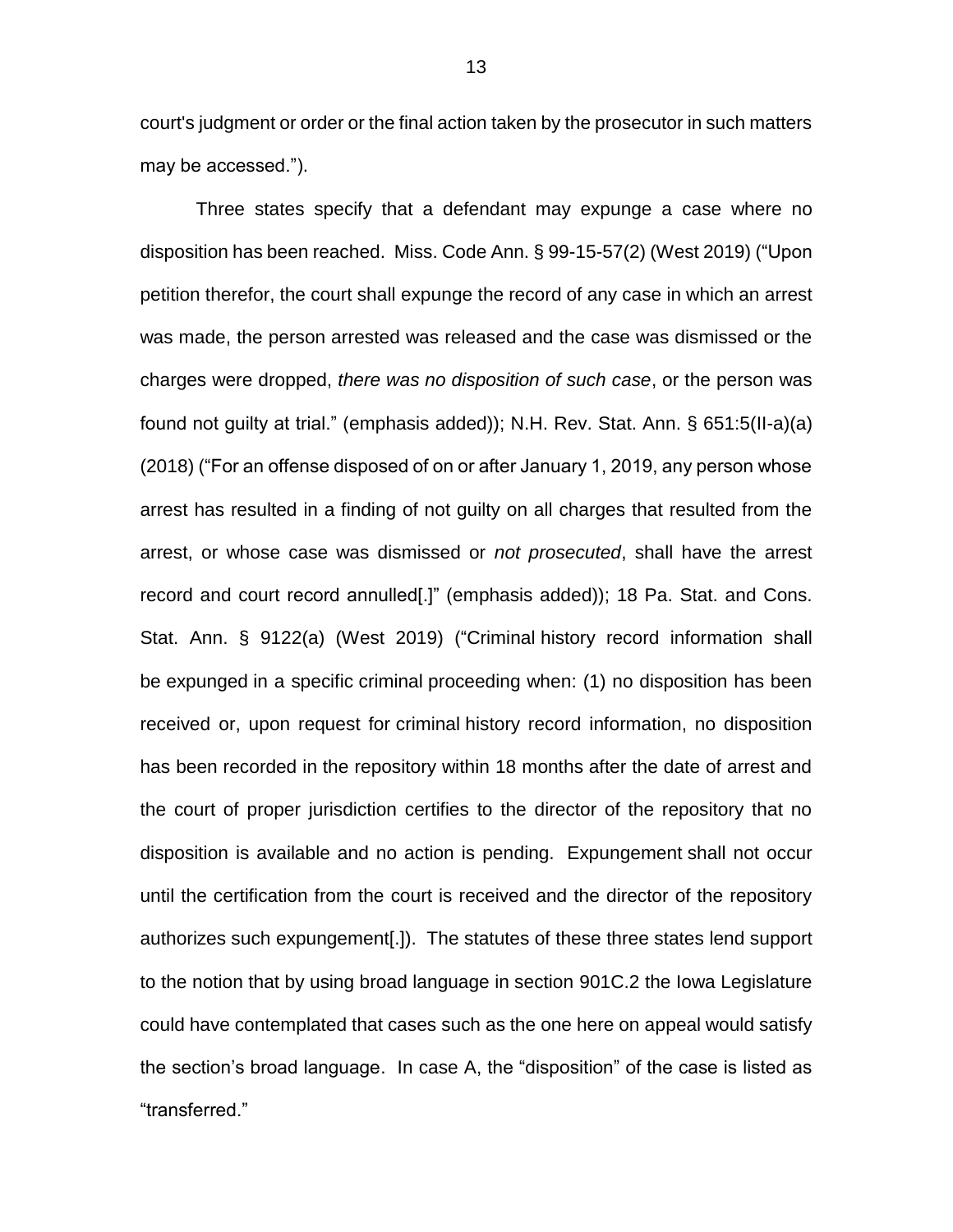We find further support for the appellant's urged interpretation by examining the practical results of the two interpretations. Although we are to observe "a strict rule of 'one case per case number'" when reviewing expungement cases, *Doe I*, 903 N.W.2d at 353, we may consider "[t]he consequences of a particular construction" when interpreting an ambiguous statute. Iowa Code § 4.6(5).

In considering the consequences of adopting either the appellant's or the State's proposed interpretations, we note that the "merger" of three cases under one case number left behind three publicly searchable case numbers, two of which were defunct. These three case numbers exist despite the court's granting of a motion to "merge" based on a determination that the cases originated from "a common scheme or plan." *See* Iowa R. Crim. P. 2.6(1).

It is unclear what precisely happened to Doe's charges from case A. Case C had four charges prior to the "merger," and after the "merger" Doe pleaded guilty to counts I–III of case C. There is discord between the calendar dates of the counts listed on the trial information and the counts as reflected in the public database. Furthermore, the trial information only charged six counts, even though the "merger" applied to seven total counts. Thus, presuming at least one of the charges from case A made it onto the trial information in case C, we cannot discern whether that case was one to which Doe pleaded guilty, and neither can the parties tell us this information.

Because the State may not always seek to consolidate, the State's proposed interpretation could lead to uneven availability of expungement for defendants since defendants who have charges in one case dismissed as a result of a plea bargain in another case can take advantage of expungement where a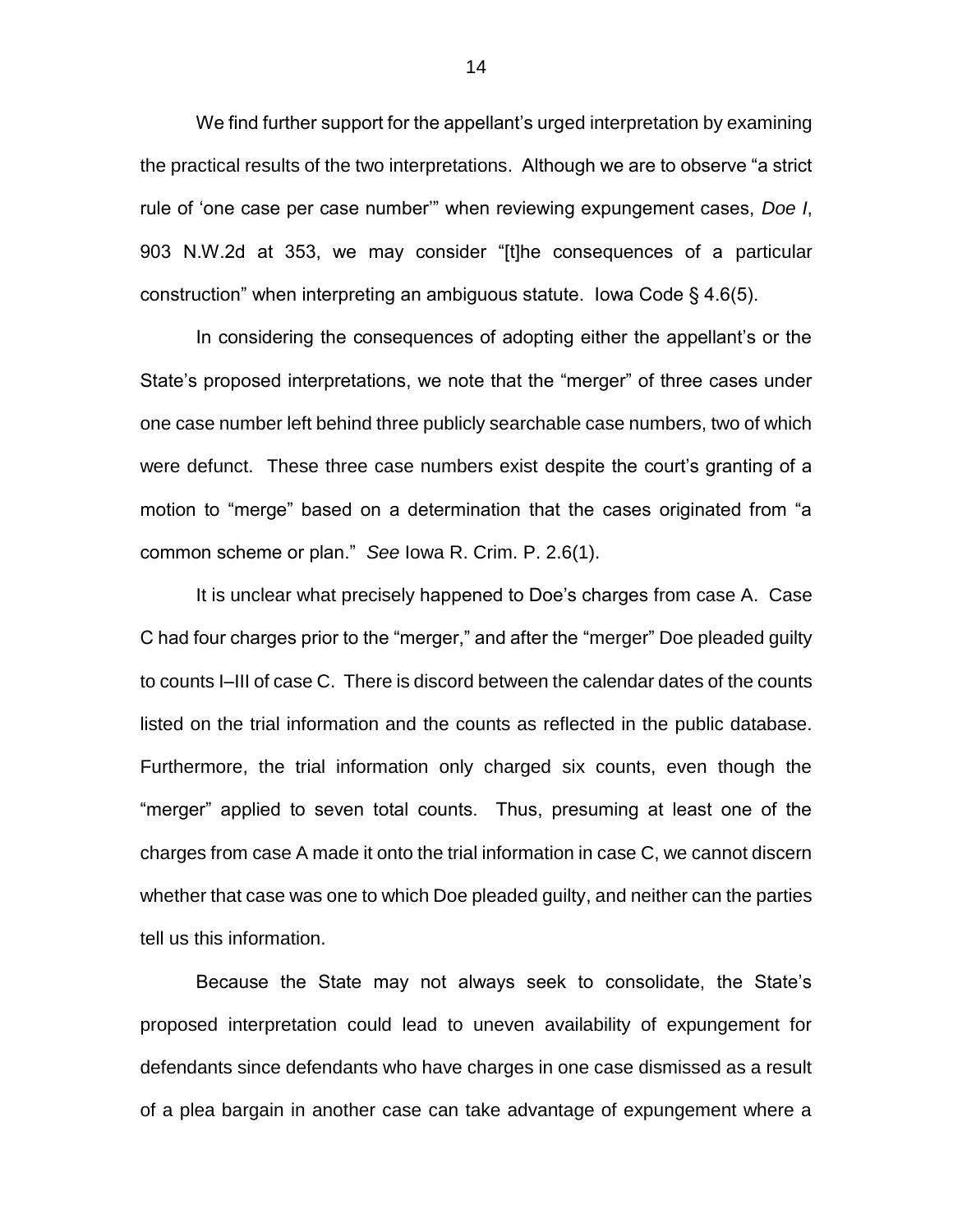similarly situated defendant could not if a motion to "merge" or "consolidate" had been granted in his or her cases. Although in its routing statement the State asserts "the resolution of [this] case is unlikely to affect a wide swath of defendants," we do not think consolidations such as the one here are so rare as to mitigate the concerns surrounding the State's interpretation.

Additionally, were we to adopt the State's position, even defendants who were never convicted of any crime in the transferee case would be unable to expunge a transferor case where the transferred charges were dismissed upon reaching the transferee case. If we were to hold that the instant case cannot be expunged because the charges, by virtue of their "transfer," were not dismissed, then a defendant who achieved dismissal of all claims would be able to expunge the transferee case in its entirety but *not* the transferor case, because the charges in the transferor case were not dismissed. This would result in a case being visible to the public even if all charges were dismissed and expunged in a separate file.

No clear public policy militates in favor of the State's position. The State's interest in retaining public access to case A is at a low ebb considering that the case's former charges are publicly viewable in case C. By allowing for the expungement of the now-empty case A, we further the purpose behind chapter 901C of limiting the ability of the public to draw inappropriate inferences from disclosure of multiple separate numbered legal proceedings. *See Doe I*, 903 N.W.2d at 324.

#### **Conclusion**

"Generally, we try to interpret statutes so they are reasonable and workable." *State v. Iowa Dist. Ct.*, 889 N.W.2d 467, 473 (Iowa 2017). In the Iowa